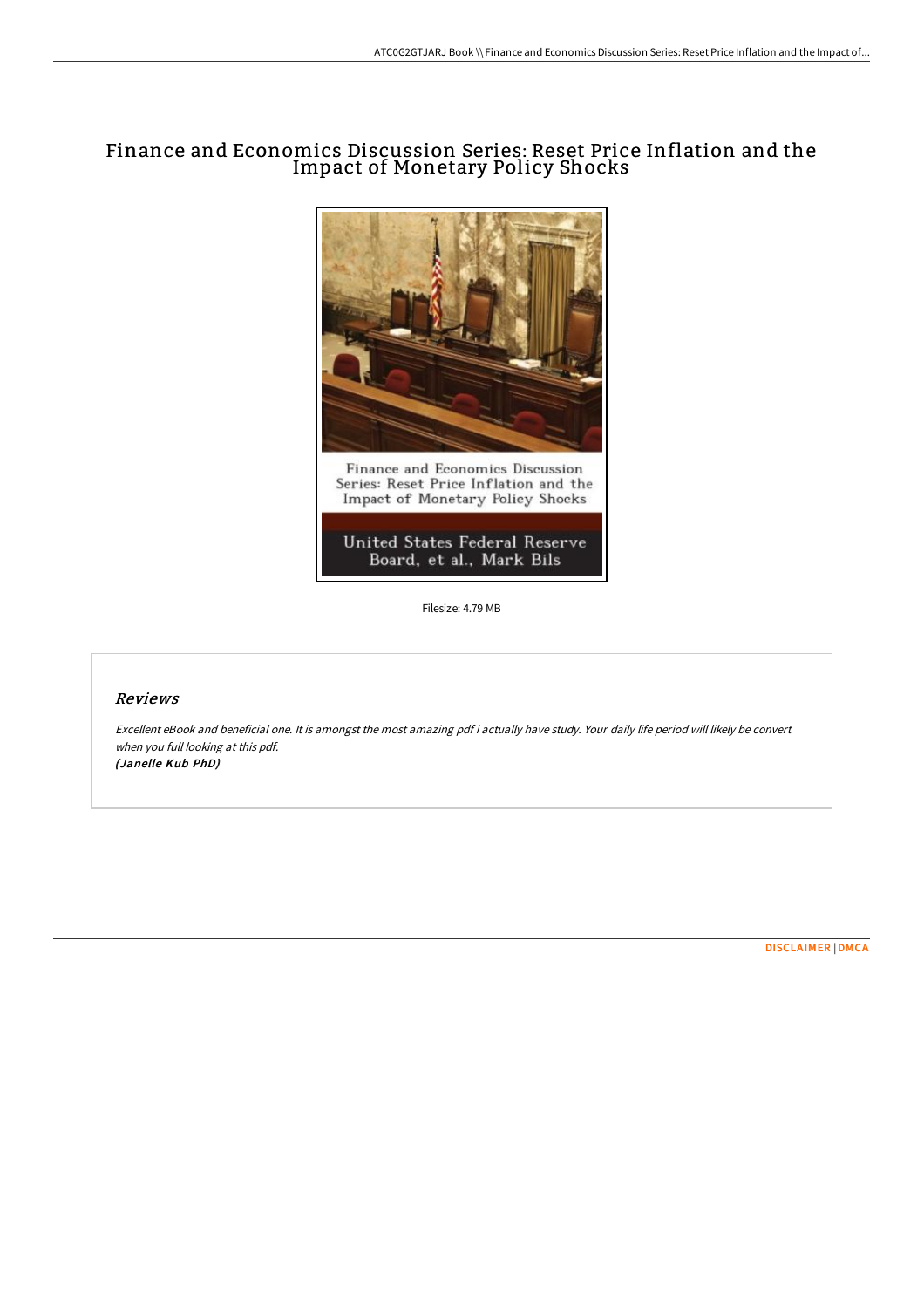### FINANCE AND ECONOMICS DISCUSSION SERIES: RESET PRICE INFLATION AND THE IMPACT OF MONETARY POLICY SHOCKS

⊕ **DOWNLOAD PDF** 

Bibliogov, United States, 2013. Paperback. Book Condition: New. 246 x 189 mm. Language: English . Brand New Book \*\*\*\*\* Print on Demand \*\*\*\*\*.A standard state-dependent pricing model implies very limited scope for using active monetary policy to stabilize real activity. Two modeling strategies which expand the role of monetary policy are time-dependent pricing and strategic complementarities between price-setting firms. These mechanisms have telltale implications for the persistence and volatility of reset price inflation. Reset price inflation is the rate of change of all desired prices (including for goods that have not changed price in the current period). Using the micro data underpinning the CPI, we construct an empirical measure of reset price inflation and use this measure to assess the validity of the modeling approaches. We find that time-dependent models imply unrealistically high persistence and stability of reset price inflation. This discrepancy is exacerbated by adding strategic complementarities, even under state-dependent pricing. A state-dependent model with no strategic complementarities aligns most closely with the CPI data.

 $_{\rm PDF}$ Read Finance and [Economics](http://digilib.live/finance-and-economics-discussion-series-reset-pr.html) Discussion Series: Reset Price Inflation and the Impact of Monetary Policy Shocks **Online** 

**D** Download PDF Finance and [Economics](http://digilib.live/finance-and-economics-discussion-series-reset-pr.html) Discussion Series: Reset Price Inflation and the Impact of Monetary Policy Shocks